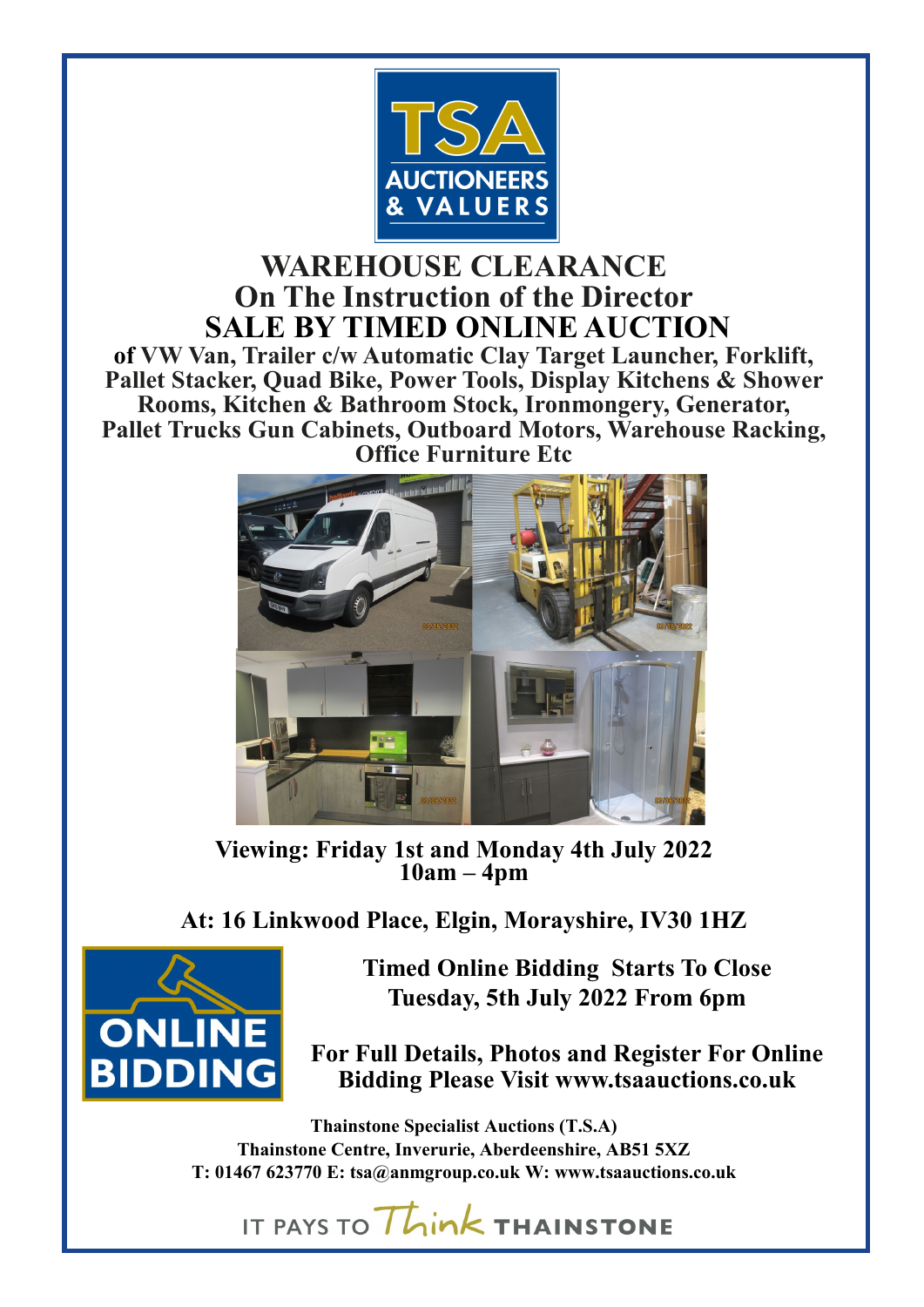

### **THAINSTONE SPECIALIST AUCTIONS (T.S.A.) NOTICE TO PURCHASERS**

- 1. This notice is to be read in conjunction with the T.S.A. General Conditions of Sale.
- 2. A **Buyers Premium** of 15% per lot will be added to the bid price of each lot sold without exception and an **Online Fee of 2%.**
- 3. **Viewing at:** 16 Linkwood Place, Elgin, Morayshire, IV30 1HZ on Friday 1st and Monday 4th July 2022, 10am to 4pm.
- 4. **Timed Online Bidding:** Starts Closing Tuesday, 5th July 2022, from 6pm
- 5. **Value Added Tax:** The equipment will be sold subject to VAT which will be added to the bid price at the standard rate of 20%.. VAT will also apply to Buyers Premium and Online Charges.
- 6. **Collection of Purchases** is subject to payment being made in a manner satisfactory to the Auctioneers (condition 14). Collection Times are by arrangement with the Auctioneers on **Thursday 7th and Friday 8th July, 9am - 4pm.**
- 7. **Payment:** Full Payment (Cleared Funds) to be received prior to removal of purchased lots.
- 8. Attention is drawn to clause 6(a) of General Conditions referring to accuracy of description.
- 9. **Removal of Purchases:** All items must be removed in a safe manner and without damage to any of the interior or exterior fabric of the premises. All electrical wiring and pipework must be left in a condition which complies with health & safety guidelines. Indicated "Cut Off Points"/ "Splits" must be adhered too. All equipment connected to Mains water, Gas & Electricity must be disconnected by a registered engineer.

For further information please ask a representative of the auctioneers who is on site at viewing.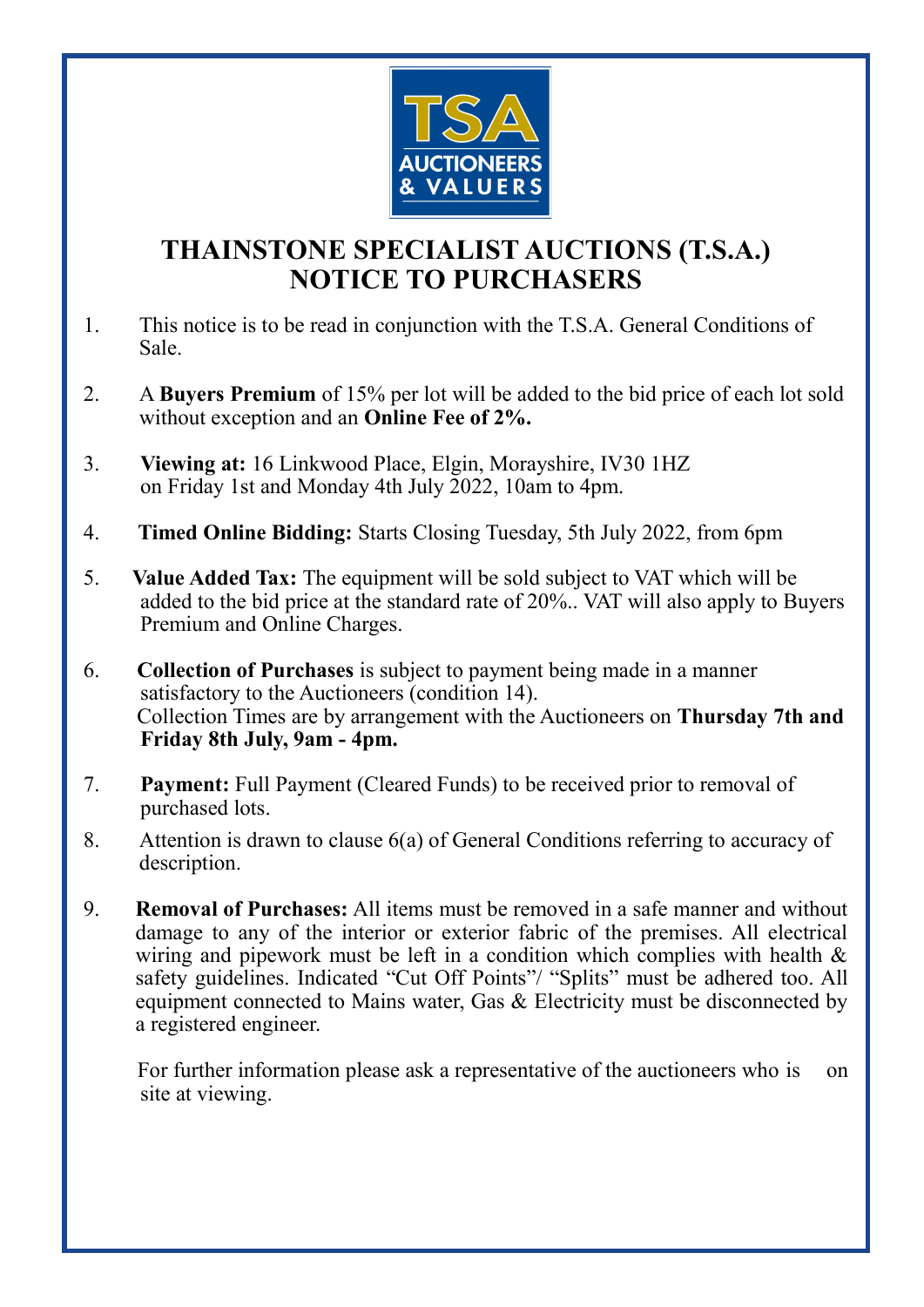### **THAINSTONE SPECIALIST AUCTIONS GENERAL CONDITIONS OF SALE A Member of ANM Group Ltd Thainstone Centre, Inverurie, Aberdeenshire, AB51 5XZ**

- 1. These conditions together with those set out in the Notice to Purchasers either displayed at the sale or appearing in the Sale Catalogue are the terms and conditions on which Thainstone Specialist Auctions (the Auctioneer) will as agents for the Seller sell goods to a purchaser (the Buyer). The terms and conditions are binding and buyers and sellers should read them carefully.
- 2 (a) The parties to the contract are the Vendor and the Buyer, the Auctioneer acting only as agents for the Vendor.
	- (b) The parties will be responsible for, indemnify and hold harmless the Auctioneer, its officers and employees for any loss or damage of any kind and including personal injury fatal injury or disease occasioned to or suffered by any person arising out of or in connection with the performance of the contract between the Vendor and the Buyer.
- 3. (a) Prior to commencement of the sale intending buyers should register their interest with and obtain a bidding number from the Auctioneer;
	- (b) Immediately following the fall of the hammer the Buyer will if required to do so by the Auctioneer, pay to the Auctioneer in cash or otherwise as the Auctioneer may agree the price of each lot which the Buyer has purchased or such deposit as the Auctioneer may require and will supply the Auctioneer with whatever information the latter may require concerning the identity and address of the Buyer;
	- (c) Any balance of the price due by the Buyer will be paid to the Auctioneer within 2 working days of the date of sale or on or before the date specified in any applicable Notice to Purchasers whichever is the earlier;
	- (d) It is an essential condition that all lots are removed by the Buyer from the premises at which they are sold (subject to the conditions set out in Para 15) within 4 days of the date of the sale or not later than the time and date specified in any applicable Notice to Purchasers whichever is the earlier;
	- (e) If the Buyer fails to comply with any condition in Para 3, the Auctioneer will use his best endeavours to resell the lot or lots and the Buyer will be liable to the Vendor for any loss incurred by the Vendor (including costs and charges necessarily and reasonably incurred by the Vendor's agents) in connection with such resale and the Buyer's breach of contract Any deposit or other sum paid by the Buyer may be retained and applied towards that loss.
	- (f) Without prejudice to any claims that the Auctioneer and/or the Vendor may have against the Buyer for breach of contract or otherwise, the Buyer will be liable from the expiry of the time referred to in Para 4(d) hereof for all expenses incurred in storing and re-selling an/or otherwise disposing of the said lot or lots.
- 4 At the discretion of the Auctioneer, the Auctioneer may at the request of a buyer bid on behalf of that buyer. Such a bid shall be referred to as a commission bid. Any buyer wishing a commission bid must complete a purchaser buying order which must be deposited with the Auctioneer no later than one hour before the sale starts. Where a commission bid is accepted by the Auctioneer the Auctioneer shall have no responsibility whatsoever to the Buyer in respect of any failure on the part of the Auctioneer to (1) bid on the Buyer's behalf, unless said failure to bid is unreasonable; or (2) to secure the goods in question.
- 5. (a) Although the Auctioneer has used its best endeavours to ensure that the description of each lot appearing in any Sale Catalogue is accurate, the Buyer is advised to inspect any lot for which he intends to bid to satisfy himself as to the accuracy of any such description. Unless stated otherwise in the Sale Catalogue any description is for guidance only. The Auctioneer, as agent for the Vendor, will only be liable to the Buyer where the Auctioneer has wilfully or negligently mis-described a lot in any material or fundamental way.
	- (b) The Auctioneer as agent for the Vendor and on behalf of the Vendor excludes liability for any loss, damage or injury sustained by the Buyer as a result of or in connection with any defect in any lot purchased or any failure in the lot to fulfil any intended use. The Auctioneer will not be liable for any damage or loss sustained to any lot whilst in the Auctioneers premises unless said damage or loss arises solely as a result of fault or negligence on the part of Auctioneer.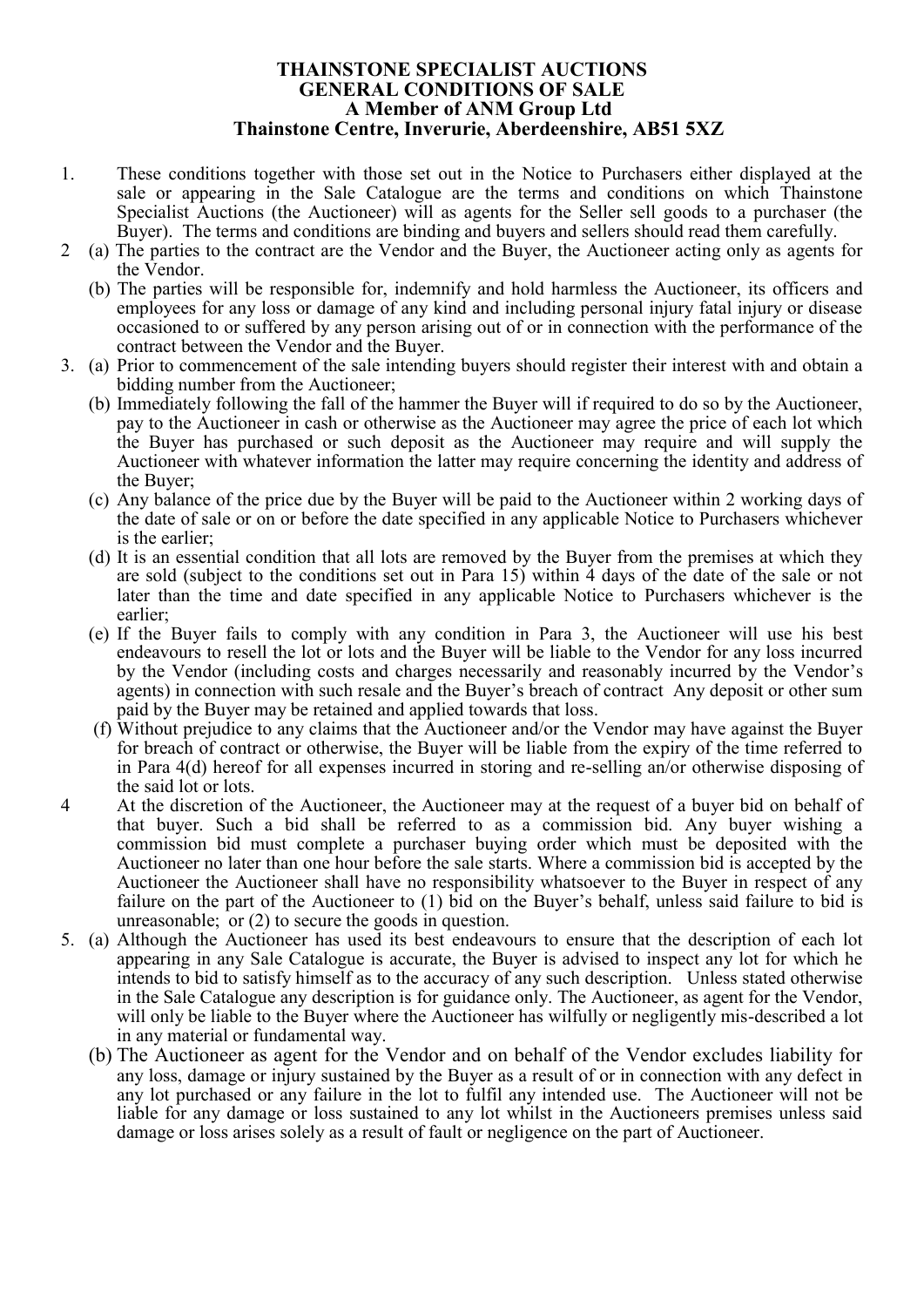- (c) The Auctioneer does not warrant the Vendor title to any lot and all lots are sold with only such title as the Vendor may have.
- 6. Subject to Para 6(a) and (b) the Buyer will by bidding for any lot be deemed
	- (a) to be satisfied as to its authenticity and condition and
	- (b) to purchase with note of all (if any) defects with no right to reject the goods after purchase because of any defect or failure in description or condition.
- 7. The Auctioneer may at its discretion or on the instructions of the Vendor
	- (a) alter or withdraw any lot up to the fall of the hammer relative to the lot;
	- (b) withdraw any lot if the highest price bid shall fail to reach the reserve price placed on that lot and
	- (c) where two or more consecutive lots are similar in quantity and description, offer the second and/or subsequent such lots (or any of them) to the bidder purchasing the first at the same price.
- 8. Bidding shall be regulated by the Auctioneer in such manner as it may reasonably think fit. This means that the Auctioneer may reasonably refuse any bid or may itself bid for the lot in question on behalf of any third party.
- 9. Subject always to any reserve price each lot shall be sold to the highest bidder and if any dispute arises it shall be dealt with in such manner as the Auctioneer may in its reasonable discretion determine.
- 10. The Buyer will pay to the Auctioneer a premium on the hammer price at a rate as displayed in the Notice to Purchasers and to which will be added Value Added Tax at the current rate. The Buyer agrees that the Auctioneer, when acting as agent for the Vendor, may also receive commission from the Vendor.
- 11. The agreement between Vendor and Buyer becomes binding upon fall of the hammer. Ownership of any lot purchased will not pass to the buyer until the Auctioneer has received the purchase price of that lot in cleared funds. Risk of damage to or destruction of any lot will pass to the Buyer at the time that ownership of that lot passes to the Buyer or at the time that the Buyer takes possession of the lot, whichever is the earlier. The Auctioneer will only be responsible for damage to or destruction of any lot where that damage or destruction arises as a result of fault or negligence on the part of the Auctioneer.
- 12. Unless a sale is notified as Value Added Tax inclusive the price at which the Buyer purchases each lot will be exclusive of Value Added Tax which will, when due, be added to the price at the appropriate rate.
- 13. The Vendor or any agent acting on its behalf may bid for any lot or lots offered for sale at the Auction, in which case the premium referred to in condition 11 hereof will be applied.
- 14. (a) The Buyer will not be permitted to remove any lot from the sale premises until all purchase monies have been paid;
	- (b) Subject to 15 (a) hereof the Buyer will only be permitted to remove lots from the sale premises with proof of purchase.
	- (c) If any party claims ownership of any lot or part of any lot prior to its removal from the sale premises, the Auctioneer reserves the right to either rescind the sale or permit removal from the premises subject to such conditions as it may reasonably decide and
	- (d) The entry of the Auctioneer in the sale roll will (except for manifest error or omission) be evidence of the identity of the Buyer and the price of any lot.
- 15. The Buyer will be responsible for all damage that it, its carriers or its agents may do to the property of any third party (and in particular to the sale premises where sold) in removing the lot(s) purchased. If, in the Auctioneers opinion, removal of any lot or part may occasion damage to the sale premises, or any other damage which the Buyer does not agree to make good, the Auctioneer may by notice to the Buyer rescind the sale of such lot. Alternatively the Auctioneer may require the Buyer to deposit such sum of money with the Auctioneer as it may decide by way of caution for the cost of making good any such damage.
- 16. The Buyer will only be able to take delivery of any lot during normal working hours and only after the Auctioneer has received payment for that lot in cleared funds. Delivery must be taken within a reasonable time after the Auctioneer has received payment.
- 17. Where any goods purchased by the Buyer can be used in a working environment it will be the responsibility of the Buyer to ensure that the use of such goods does not contravene the statutory provisions governing such use and by taking delivery the Buyer will free and relieve the Auctioneer and the Vendor of all liability in respect of such use.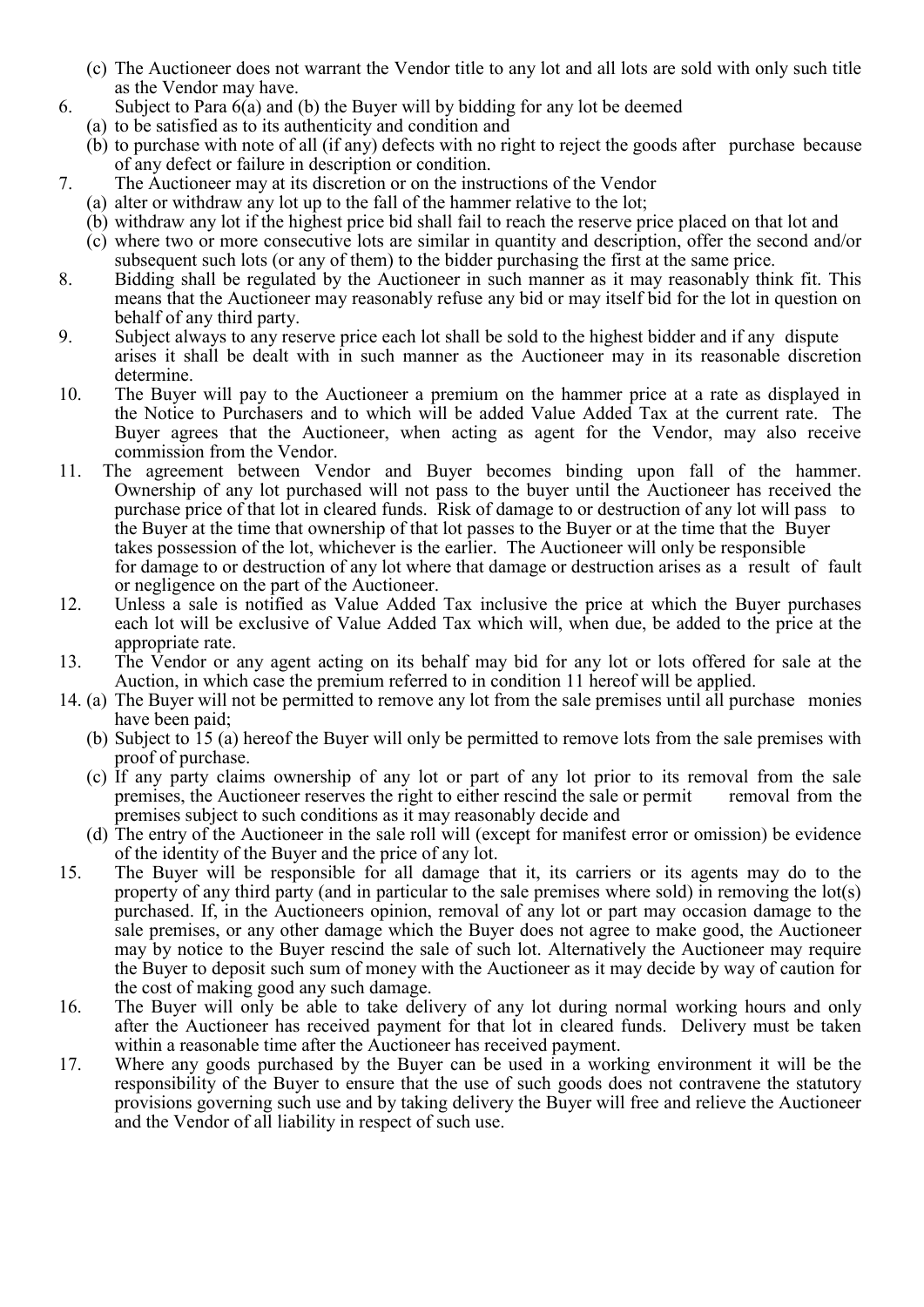# **LOT QTY DESCRIPTION**

| 1.  | 1 No.          | Velor Aluminium Towel Rail 1200x500mm                                            |
|-----|----------------|----------------------------------------------------------------------------------|
| 2.  | 1 No.          | Wall Mounted Heated Towel Rail                                                   |
| 3.  | 1 No.          | Wall Mounted Heated Towel Rail                                                   |
| 4.  | 1 No.          | Modern Wall Mounted Radiator                                                     |
| 5.  | 1 No.          | Nuie Hand Sanitiser Station                                                      |
| 6.  | 1 No.          | Light Wood Effect Return Desk c/w 3 Drawer Pedestal and 3 No. Chairs             |
| 7.  | 1 No.          | Benq Wall Mounted Monitor                                                        |
| 8.  | 1 No.          | Pair Display Sliding Robe Doors                                                  |
| 9.  | 1 No.          | Wall Mounted Heated Towel Rail                                                   |
| 10. | 1 No.          | Display Ensuite Comprising WC, Basin and Illuminated Wall Mirror                 |
| 11. | 1 No.          | White Basin                                                                      |
| 12. | 1 No.          | Shower - Boxed                                                                   |
| 13. | 1 No.          | Aspirante 9.5Kw Electric Shower                                                  |
| 14. | 1 No.          | Shower - Boxed                                                                   |
| 15. | 1 No.          | Shower - Boxed                                                                   |
| 16. | 1 No.          | Eden Backlit LED Mirror 900x600mm                                                |
| 17. | 1 No.          | Corner Cabinet                                                                   |
| 18. | 1 No.          | Mixer Tap and 2 No. Shower Heads                                                 |
| 19. | 1 No.          | Shower - Boxed                                                                   |
| 20. | 1 No.          | White WC                                                                         |
| 21. | 1 No.          | Shower - Boxed                                                                   |
| 22. | 3 No.          | Packs Kompact Klickfloor                                                         |
| 23. | 1 No.          | Display Ensuite Comprising Shower and Screen, Basin and                          |
|     |                | Pedestal, Wall Mirror and Electric Towel Rail Radiator                           |
| 24. | 1 No.          | Display Ensuite Comprising Corner Shower and Cubicle,                            |
|     |                | Vanity Unit, Basin and Illuminated Mirror                                        |
| 25. | 1 No.          | Dark Wood Effect Metal Framed Office Desk c/w Operator Chair                     |
| 26. | 1 No.          | Dymo label Writer 4XL Label Printer                                              |
| 27. | 1 No.          | Zebra GK4 20D Label Printer                                                      |
| 28. | 1 No.          | Genie 3000 MXCD Paper Shredder                                                   |
| 29. | 1 No.          | Display Kitchen Centre Island                                                    |
| 30. | 1 No.          | Display Kitchen Comprising Base and Wall Units, Double Sink,                     |
|     |                | AEG Hob and Oven, Extraction Fan                                                 |
| 31. | 1 No.          | Display Kitchen Comprising Base and Wall Units, Bosch Gas Hob, Belling           |
|     |                | Dishwasher, Bosch Extractor and Double Oven                                      |
| 32. | 1 No.          | Display Kitchen Comprising Base and Wall Units and NEFF Microwave,               |
|     |                | <b>Stainless Steel Double Sink</b>                                               |
| 33. | 1 No.          | Display Kitchen Comprising Base and Wall Units, CDA Microwave/Grill, Oven,       |
|     |                | Induction Hob and Extractor Fan                                                  |
| 34. | 5 No.          | Various Mixer Taps                                                               |
| 35. | 1 No.          | Sharp Microwave Oven                                                             |
| 36. | 1 No.          | Tefal Avanti Classic 4 Slice Toaster c/w Matching Kettle                         |
| 37. | 1 No.          | G-Tech Pro Cordless Cleaner                                                      |
| 38. | 2 No.          | Light Wood Effect 5 Tier Open Bookshelves                                        |
| 39. | 1 No.          | Light Wood Effect 4 Drawer Filing Cabinet                                        |
|     |                |                                                                                  |
| 40. | 1 No.          | HD View CCTV System Complete With Isis Monitor, Controller and 7 No.<br>Cameras  |
| 41. |                |                                                                                  |
| 42. | 1 No.<br>1 No. | Light Wood Effect 4 Drawer Filing Cabinet<br>Technika Wall Mounted TV c/w Remote |
| 43. | 1 No.          |                                                                                  |
|     |                | Wall Key Cabinet                                                                 |
| 44. | 2 No.          | Wall Mounted Whiteboards                                                         |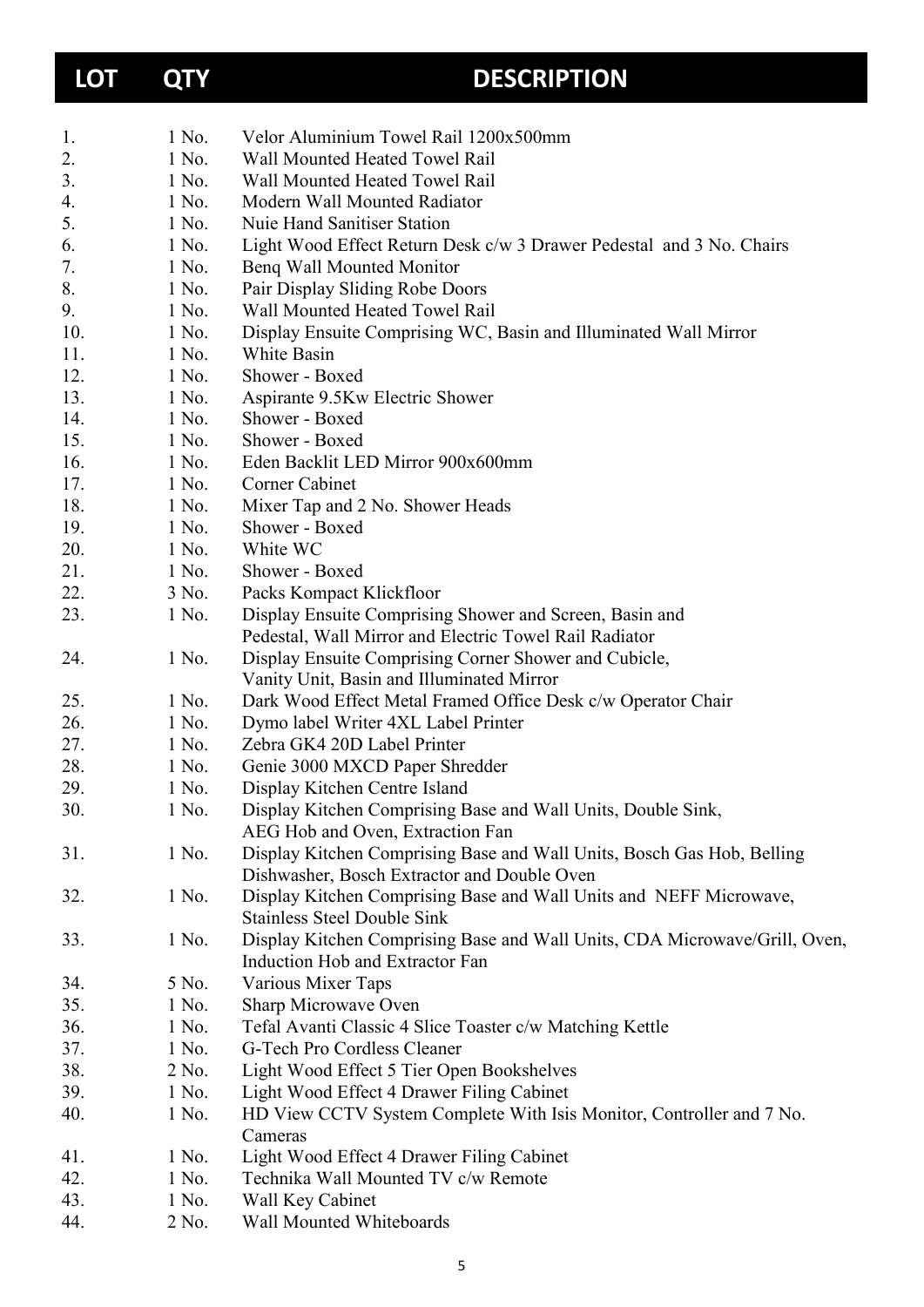| <b>LOT</b> | <b>QTY</b> | <b>DESCRIPTION</b>                                                           |
|------------|------------|------------------------------------------------------------------------------|
| 45.        | 2 No.      | Shelves Containing WetWall, Worktops, Kompact Klickfloor                     |
|            |            | Flooring - As Viewed                                                         |
| 46.        | 1 No.      | Folding Aluminium Steps - 5 Tread                                            |
| 47.        | 1 No.      | Shelf Containing Various Worktops - As Viewed                                |
| 48.        | 3 No.      | Shelves Containing Various Kick Boards, Panels, Wooden<br>Boards - As Viewed |
| 49.        | 1 No.      | Pair Vevor Pallet Fork Extensions                                            |
| 50.        | 1 No.      | Faithfull Sack Barrow - Yellow                                               |
| 51.        | 1 No.      | Makita 5704R 190mm Circular Saw 110V                                         |
| 52.        | 1 No.      | Makita 644 Screw Gun - 110V                                                  |
| 53.        | 1 No.      | Makita DPC6410 Petrol Stone Cutting Saw                                      |
| 54.        | 1 No.      | Gas Burning Torch                                                            |
| 55.        | 1 No.      | <b>Ring Starter Pack</b>                                                     |
| 56.        | 1 No.      | Rothenberger RP30 Pressure Gauge                                             |
| 57.        | 2 No.      | Tool Bags c/w Quantity Tools, Gloves Etc                                     |
| 58.        | 2 No.      | Symincare Repair Kits                                                        |
| 59.        | 2 No.      | Extension Cable and Reels 240V                                               |
| 60.        | 2 No.      | Wooden Handle Wrench                                                         |
| 61.        | 1 No.      | Senco Dura Spin Screw Gun - 18V                                              |
| 62.        | 1 No.      | Toyota Air Compressor - 12V                                                  |
| 63.        | 1 No.      | Vitrex Tile Cutter                                                           |
| 64.        | 1 No.      | Makita 24V Cordless Rotary Hammer Drill                                      |
| 65.        | 1 No.      | Makita HP2040 Hammer Drill - 240V                                            |
| 66.        | 1 No.      | Testo 325-M Combustion Gas Analyser                                          |
| 67.        | 1 No.      | Testo 327-1 Combustion Gas Analyser                                          |
| 68.        | 1 No.      | Testo 325-1 Combustion Gas Analyser                                          |
| 69.        | 1 No.      | Case c/w 5 No. Corers                                                        |
| 70.        | 1 No.      | Dewalt Cordless Drill and Work Light                                         |
| 71.        | 1 No.      | Avalon Tyro Bag c/w 9 Arrows and Wooden Archery Tripod Stand                 |
| 72.        | 1 No.      | Corner Shower Tray 1200x900mm                                                |
| 73.        | 1 No.      | Corner Shower Tray 1200x900mm                                                |
| 74.        | 1 No.      | Rectangular Shower Tray 1600x900mm                                           |
| 75.        | 1 No.      | Shotgun Cleaning Kit                                                         |
| 76.        | 1 No.      | Brattonsound Single Door Metal Gun Cabinet                                   |
| 77.        | 1 No.      | Mustang Safes Tall Double Door Gun Cabinet                                   |
| 78.        | 1 No.      | Mustang Safes Tall Double Door Gun Cabinet                                   |
| 79.        | 1 No.      | <b>Quantity Door and Drawer Panels - Various</b>                             |
| 80.        | 1 No.      | Wooden Platform Trolley                                                      |
| 81.        | 1 No.      | Prima Built-In Oven - Boxed                                                  |
| 82.        | 1 No.      | Prima 60cm Angled Extractor - Boxed                                          |
| 83.        | 1 No.      | Pramac QLifter Pallet Truck 2200kg                                           |
| 84.        | 1 No.      | Walsall Pallet Truck 2000kg                                                  |
| 85.        | 1 No.      | Shelf Containing Brackets, Hinges and Panels                                 |
| 86.        | 2 No.      | Shelves Containing 5 No. Panels WetWall                                      |
| 87.        | 3 No.      | Roof Ridge Vents                                                             |
| 88.        | 1 No.      | Glazed Door c/w Frame 2065x850mm                                             |
| 89.        | 1 No.      | Prima 4 Burner Gas Hob - Boxed                                               |
| 90.        | 1 No.      | Set Folding Safety Steps - 8 Tread                                           |
| 91.        | 1 No.      | Prima Built-In Induction Hob - Boxed                                         |
| 92.        | 1 No.      | CDA ECH91SS/3 90cm Chimney Extractor - Boxed                                 |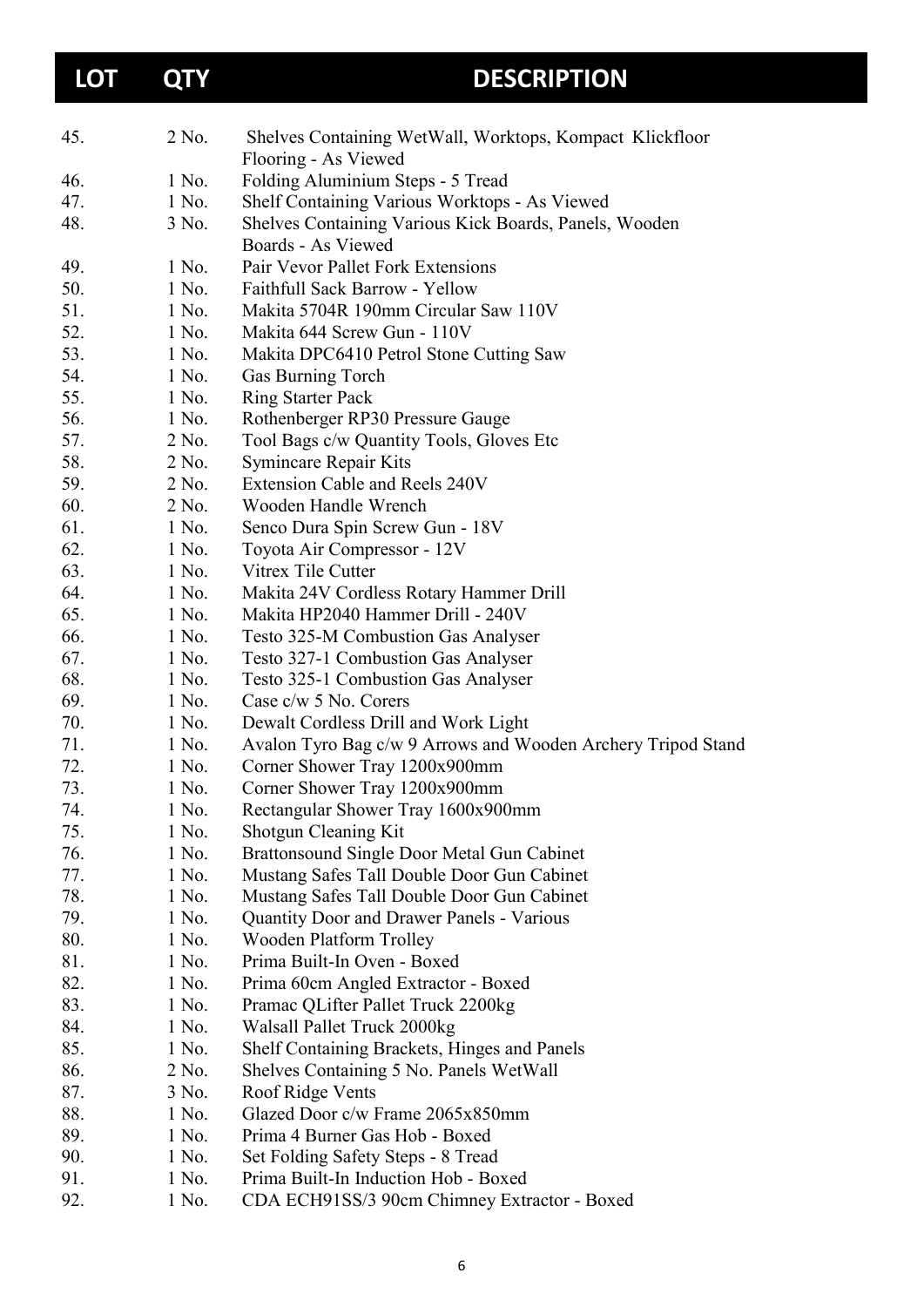| <b>LOT</b> | <b>QTY</b> | <b>DESCRIPTION</b>                                                        |
|------------|------------|---------------------------------------------------------------------------|
| 93.        | 1 No.      | CDA ECP62SS/2 60cm Curved Glass Extractor - Boxed                         |
| 94.        | 1 No.      | WC - White c/w Seat                                                       |
| 95.        | 1 No.      | Howdens Jig                                                               |
| 96.        | 2 No.      | Narrow Worktops and 1 No. Volente Flipper Kit 1850x300mm                  |
| 97.        | 1 No.      | Showerwall 1400mm Wet Room Panel                                          |
| 98.        | 1 No.      | Vantage Flipper Walk-In 1100mm Front Panel                                |
| 99.        | 1 No.      | Cube Return Panel 300                                                     |
| 100.       | 1 No.      | Lissa Oak Panel 2155x546mm                                                |
| 101.       | 1 No.      | Wetroom Panel - 1000mm                                                    |
| 102.       | 1 No.      | Enclosure Side Panel Chrome - 800mm                                       |
| 103.       | 1 No.      | Enclosure Slider Chrome - 1200mm                                          |
| 104.       | 1 No.      | Minmal Hinged Door - Glass - 1165x200mm                                   |
| 105.       | 1 No.      | Summit Stalker High Seat                                                  |
| 106.       | 1 No.      | Bay Metal Wall Mounted Racking - 6 Tier - 2 Uprights                      |
| 107.       | 1 No.      | Bay Metal Wall Mounted Racking - 6 Tier - 4 Uprights                      |
| 108.       | 1 No.      | Bay Metal Wall Mounted Racking - 6 Tier - 3 Uprights                      |
| 109.       | 1 No.      | Solid Hub HSE 1000/3 Electric Pallet Stacker -                            |
|            |            | Displaying 2,304 Hours - Year 2021                                        |
| 110.       | 12 No.     | Lengths Copper Pipe                                                       |
| 111.       | 1 No.      | Rhino Pipe Tube                                                           |
| 112.       | 1 No.      | Mustang Safes Low Level Metal Double Door Gun Cabinet                     |
| 113.       | 1 No.      | Pallet c/w Quantity Kitchen and Bathroom Panels - As Viewed               |
| 114.       | 1 No.      | Rio 1200 Sliding Door 1165x1850mm                                         |
| 115.       | 1 No.      | Mod 800 Side Panel 765x1850mm                                             |
| 116.       | 1 No.      | Volente 760 Hinge Door                                                    |
| 117.       | 1 No.      | Curved Quad With Single Door 1200x900mm                                   |
| 118.       | 1 No.      | Curved Quad With Single Door 12x8                                         |
| 119.       | 1 No.      | Mod 1700 Sliding Door 1665x1850mm                                         |
| 120.       | 1 No.      | <b>Quantity Various WetWall Panels</b>                                    |
| 121.       | 1 No.      | Shower Tray 900x900mm                                                     |
| 122.       | 1 No.      | Curved Shower Tray 12x9                                                   |
| 123.       | 1 No.      | Curved Shower Tray 12x9                                                   |
| 124.       | 1 No.      | <b>Square Shower Tray</b>                                                 |
| 125.       | 1 No.      | <b>Square Shower Tray</b>                                                 |
| 126.       | 1 No.      | 2 Panel Hinged Bath Screen 1500x900mm                                     |
| 127.       | 1 No.      | Large Quantity Kitchen Panels, Drawer Fronts, Hinges, Toilet Pans, Drawer |
|            |            | Runners Etc - As Viewed On Wall Racking                                   |
| 128.       | 1 No.      | Metal Wall Mounted Racking - 6 Tier - 14 Uprights                         |
| 129.       | 1 No.      | Set Warehouse Steps - 8 Tread - Blue                                      |
| 130.       | 1 No.      | Quantity Various Edging, Ceiling Panel, Internal Corners Etc              |
| 131.       | 2 No.      | Baskets c/w Quantity Tap Mixer Sets                                       |
| 132.       | 1 No.      | Pallet c/w Quantity Cistern and Accessories                               |
| 133.       | 1 No.      | Illuminated Mirrored Wall Cabinet 660mm - Boxed                           |
| 134.       | 1 No.      | Pallet c/w Quantity Shower Traps, Ventilation and Plumbing Components     |
| 135.       | 4 No.      | Toilet Seats - White                                                      |
| 136.       | 1 No.      | Toilet Pan and Seat                                                       |
| 137.       | 3 No.      | Baskets c/w Electric Sockets, Bulbs and Fixings                           |
| 138.       | 1 No.      | Pallet Quantity Multi Panel Flooring - Various                            |
| 139.       | 1 No.      | Pallet Quantity Click Flooring - Various                                  |
| 140.       | 1 No.      | Pallet Kompact Klickfloor Flooring - Various                              |
| 141.       | 1 No.      | Erde 102 Single Axle Trailer c/w Acorn Automatic Clay Target Launcher     |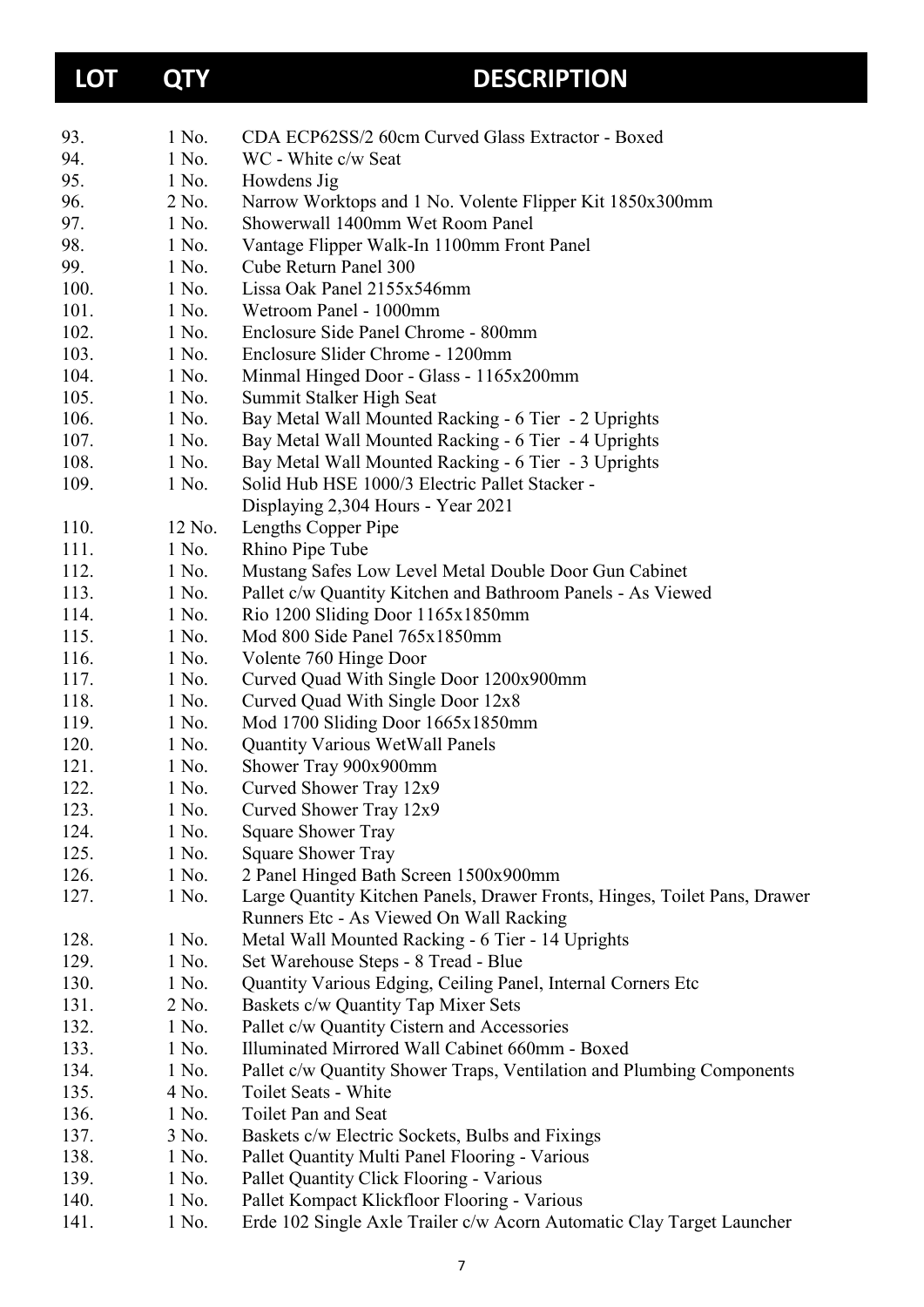# **LOT QTY DESCRIPTION**

| 142. | 1 No.   | Metal Sack Barrow - Red                                                |
|------|---------|------------------------------------------------------------------------|
| 143. | 1 No.   | Metal Sack Barrow - Red                                                |
| 144. | 1 No.   | Pallet c/w Drawer Units, Panels                                        |
| 145. | 1 No.   | Bath c/w Side Opening Door                                             |
| 146. | 1 No.   | Pallet c/w Worktop, Panels, Mirror Etc                                 |
| 147. | 1 No.   | Pallet c/w Slimline Basin Carcass and WC Etc                           |
| 148. | 1 No.   | Worcester Bosch LPG Gas Fired Condensing Boiler Greenstar              |
|      |         | 36CDI Compact                                                          |
| 149. | 1 No.   | Volente ABS Stone Resin Shower Tray 2000x700mm                         |
| 150. | $2$ No. | Ceramic Basins                                                         |
| 151. | 1 No.   | Pallet c/w Various Carcass and Panels                                  |
| 152. | 1 No.   | Pallet c/w Quantity Paintball Equipment Comprising 19 Guns, Balls, Gas |
|      |         | Cartridges, Helmets and Protective Ware                                |
| 153. | 2 No.   | Eastbrook Bathroom Mirror and LED Shelf Mirror                         |
| 154. | 1 No.   | Eastbrook Findhorn LED Shelf Mirror                                    |
| 155. | 2 No.   | Stelrad Softline Compact Radiator 500x700                              |
| 156. | 1 No.   | Stelrad Softline Compact Radiator 1100x600                             |
| 157. | 1 No.   | Mini Basin and Pedestal                                                |
| 158. | 1 No.   | Ceramic Basin and Pedestal                                             |
| 159. | 1 No.   | Ceramic Basin and Pedestal                                             |
| 160. | 1 No.   | Basket c/w Quantity Joiners Saws, Wood Planes Etc                      |
| 161. | 1 No.   | Power Craft Table Saw - 240V                                           |
| 162. | 6 No.   | <b>Plastic Trollies</b>                                                |
| 163. | 1 No.   | Manual Clay Pigeon Trap                                                |
| 164. | 1 No.   | Tohatsu 6 4-Stroke Outboard Motor                                      |
| 165. | 2 No.   | Outboard Motors - Mercury 20 and Archmeddes Penta 140                  |
| 166. | 1 No.   | Pallet c/w 3 No. Outboard Motors - Chrysler, Yamaha and Suzuki         |
| 167. | 2 No.   | <b>Plastic Fuel Tanks</b>                                              |
| 168. | 1 No.   | Seagull Outboard Motor                                                 |
| 169. | 1 No.   | <b>Tomos 4 Outboard Motor</b>                                          |
| 170. | 1 No.   | Yamaha 2 Outboard Motor                                                |
| 171. | 1 No.   | Pallet c/w Creel, Floats and Plastic Basket                            |
| 172. | 1 No.   | Pair Rhino Roof Bars                                                   |
| 173. | 1 No.   | Rhino Pipe Tube                                                        |
| 174. | 4 No.   | Acro Jacks                                                             |
| 175. | 1 No.   | Wall Mounted Metal Racking - 6 Tier - 6 Uprights                       |
| 176. | 1 No.   | Wall Mounted Metal Racking - 6 Tier - 6 Uprights                       |
| 177. | 1 No.   | Quantity Flooring, Wetwall, Panels and Plasterboard                    |
| 178. | 1 No.   | Various Larder Door, Panels, Multirail Towel Rails Etc                 |
| 179. | 5 No.   | Doors - Various                                                        |
| 180. | 1 No.   | <b>Small Quantity Radiator Worktops and Panels</b>                     |
| 181. | 8 No.   | Doors - Mainly Oak - Various                                           |
| 182. | 1 No.   | Aluminium Roof Ladder                                                  |
| 183. | 1 No.   | Aluminium 2 Stage Extension Ladder                                     |
| 184. | 1 No.   | Freud Jig                                                              |
| 185. | 1 No.   | Defender Worklight and Power Outlet - 240V                             |
| 186. | 1 No.   | Defender Worklight and Power Outlet - 240V                             |
| 187. | 1 No.   | Oak on White 590x755mm Bathroom Window                                 |
| 188. | 1 No.   | Dewalt DE7033 Folding Saw Table                                        |
| 189. | 1 No.   | Easi-Heat 145 Gas Workshop Heater                                      |
| 190. | 1 No.   | Quantity Various Wooden Battens and Plastic Trim                       |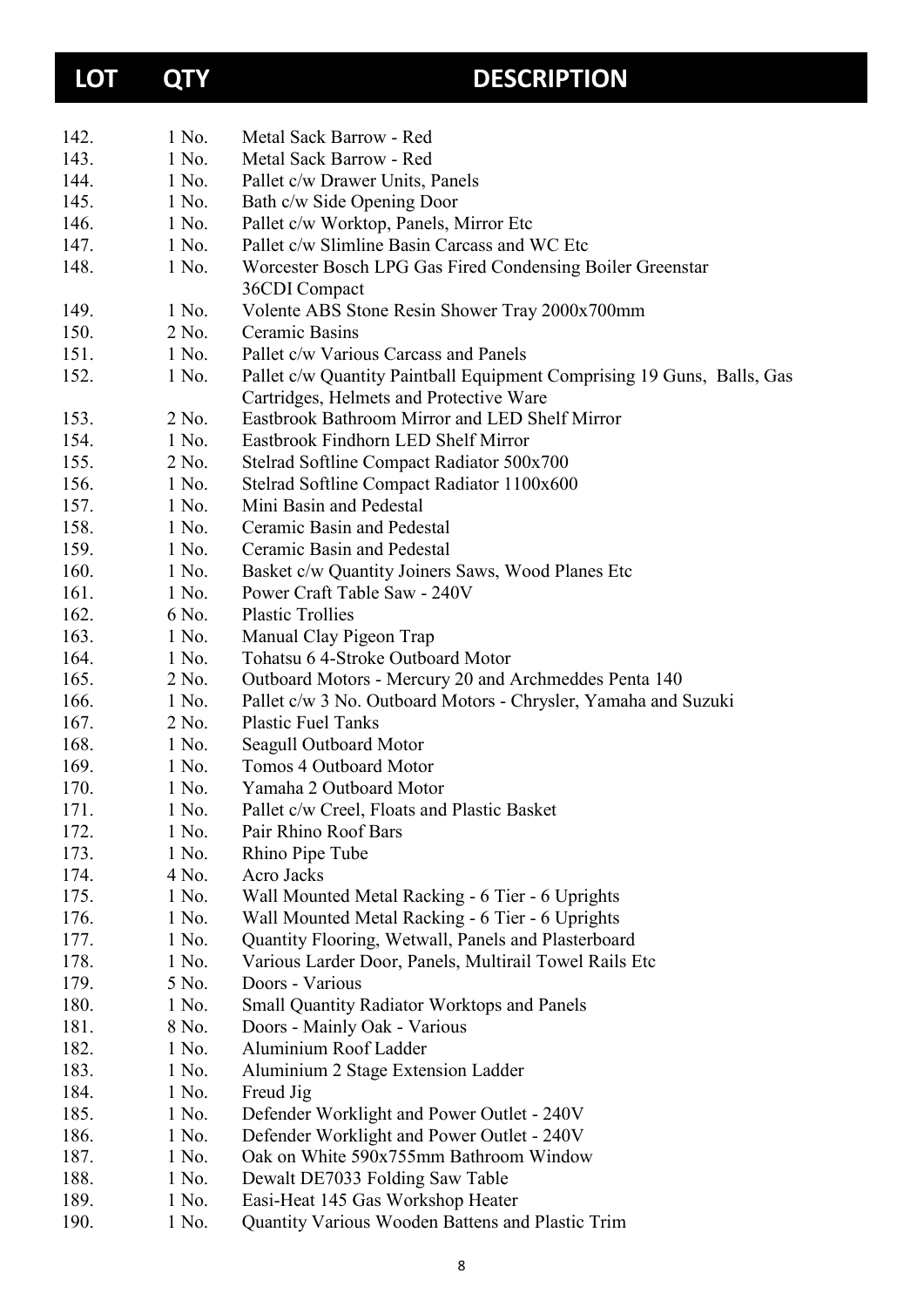# **LOT QTY DESCRIPTION**

| 191. | 1 No.  | Testo 310 Gas Analyser                                              |
|------|--------|---------------------------------------------------------------------|
| 192. | 1 No.  | Numatic Henry Cylinder Cleaner - 240V                               |
| 193. | 1 No.  | <b>Plastic Pressure Sprayer</b>                                     |
| 194. | 1 No.  | Square Rammer, 1 No. Auger and 1 No. Ditching Spade                 |
| 195. | 1 No.  | Plasterboard Hoist                                                  |
| 196. | 1 No.  | <b>Quantity White Plastic Tubing</b>                                |
| 197. | 2 No.  | Part Coils Water Pipe - 25mm and 50mm                               |
| 198. | 1 No.  | <b>Baileys Cleaning Rod Set</b>                                     |
| 199. | 1 No.  | Baileys Cleaning Rod Set                                            |
| 200. | 1 No.  | Cledhill Envirofoam Copper Vented Hot Water Tank                    |
| 201. | 1 No.  | Worksite WT1167 Heavy Duty 48" Stilson                              |
| 202. | 1 No.  | Makita Saw Table - 110V c/w 2 No. Saw Blades                        |
| 203. | 1 No.  | Pallet c/w EPOS System - As Viewed                                  |
| 204. | 4 No.  | Pop-Up Banners c/w Cases                                            |
| 205. | 1 No.  | Xerox Workcentre 7535 Multi Function Printer                        |
| 206. | 1 No.  | Thorsman Folding Tripod                                             |
| 207. | 1 No.  | Stainless Steel Sink With Drainer and Mixer Tap                     |
| 208. | 1 No.  | Bag c/w Safety Harness and Ropes                                    |
| 209. | 1 No.  | <b>Banding Set</b>                                                  |
| 210. | 1 No.  | Box c/w Quantity Electric Sockets - Various                         |
| 211. | 1 No.  | Quantity Pelmet/Cornice and Facing                                  |
| 212. | 1 No.  | Basket c/w Plumbing Accessories                                     |
| 213. | 2 No.  | Baskets c/w Quantity Hand Tools, Tape Measure, Plasterers Tools Etc |
| 214. | 1 No.  | "The Handy" 4 Wheel Barrow                                          |
| 215. | 1 No.  | Quantity Nails, Screws - Various                                    |
| 216. | 1 No.  | Basket c/w Radiator Mounts, Socket Cases Etc                        |
| 217. | 1 No.  | Spill Kit                                                           |
| 218. | 1 No.  | <b>Quantity Autosmart Footwell Protectors</b>                       |
| 219. | 3 No.  | Part Rolls Shrink Wrap and 1 No. Part Roll Packing                  |
| 220. | 1 No.  | Basket c/w Nuts and Bolts, Hinges, Dowalls Etc                      |
| 221. | 6 No.  | <b>Sealant Guns</b>                                                 |
| 222. | 2 No.  | Baskets c/w Inspection Light, Heater Etc                            |
| 223. | 1 No.  | <b>Small Quantity Adhesive - Various</b>                            |
| 224. | 2 No.  | Baskets Quantity Part Rolls Electric Cable                          |
| 225. | 1 No.  | Box c/w Plastic Hose                                                |
| 226. | 1 No.  | Draper 150mm Bench Vice                                             |
| 227. | 2 No.  | Boxes c/w Quantity LED Light Bulbs and Bulbs - Various              |
| 228. | 1 No.  | First Aid Kit                                                       |
| 229. | 1 No.  | Basket c/w Scrap Copper                                             |
| 230. | 1 No.  | Box c/w Quantity Worktop Edging                                     |
| 231. | 1 No.  | <b>Electric Motor and Components</b>                                |
| 232. | 1 No.  | Quantity Collated Nails and Fuel Cells                              |
| 233. | 1 No.  | Basket c/w Threaded Rod, Corers, Saw Blades Etc                     |
| 234. | 2 No.  | Boxes c/w Quantity Plastic Pipe Fittings - Various                  |
| 235. | 3 No.  | Batteries - 12V                                                     |
| 236. | 1 No.  | Light Wood Effect 3 Tier Trolley                                    |
| 237. | 1 No.  | Bay Storage Racking c/w Wire Rope, Lubricants, Adhesives, Paint Etc |
| 238. | 1 No.  | Davina McCall Exerciser                                             |
| 239. | 1 No.  | Gasoline Generator - Petrol                                         |
| 240. | 12 No. | Glass Bricks                                                        |
| 241. | 1 No.  | Light Wood Effect Office Table c/w Swivel Chair                     |
|      |        |                                                                     |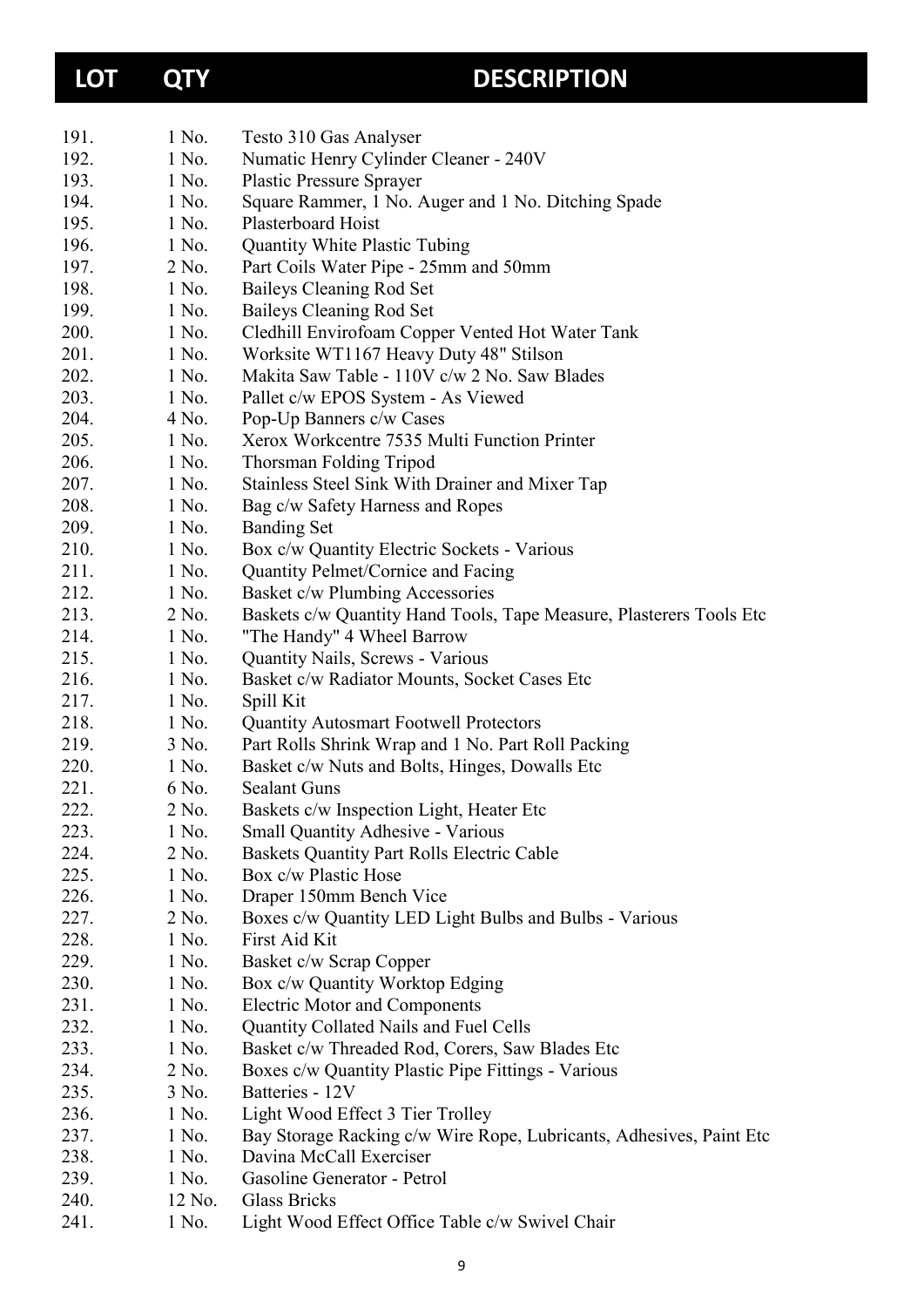| <b>LOT</b> | QTY   | <b>DESCRIPTION</b>                                                              |
|------------|-------|---------------------------------------------------------------------------------|
|            |       |                                                                                 |
| 242.       | 1 No. | Small Quantity Tools Comprising' Shovel, Graip, Snow Shovel Etc                 |
| 243.       | 1 No. | Polaris Sportsman 500 HO Automatic Quad Bike                                    |
| 244.       | 1 No. | Mtd M56 Petrol Pedestrian Snow Blower                                           |
| 245.       | 1 No. | Metal Safety Loading Bay                                                        |
| 246.       | 1 No. | Igenix Electric Mini Oven With Double Hot Plate                                 |
| 247.       | 1 No. | Brattonsound Metal Single Door Gun Cabinet                                      |
| 248.       | 1 No. | Pramac QLifter Pallet Truck 2200kg                                              |
| 249.       | 1 No. | Part Roll Flooring and 1 No. Part Roll Membrane                                 |
| 250.       | 1 No. | Komatsu FG30 Masted Counter Balance Forklift - Gas -                            |
|            |       | Year 1988 - Displaying 7,488 Hours - 3 Tonne                                    |
| 251.       | 1 No. | GK15 NHV - Volkswagen Crafter CR35TDi LWB Panel Van -                           |
|            |       | Date of First Registration 05/03/2015 - Displaying Approximately 65,000 Miles - |
|            |       | MOT 08/05/2023                                                                  |
|            |       |                                                                                 |